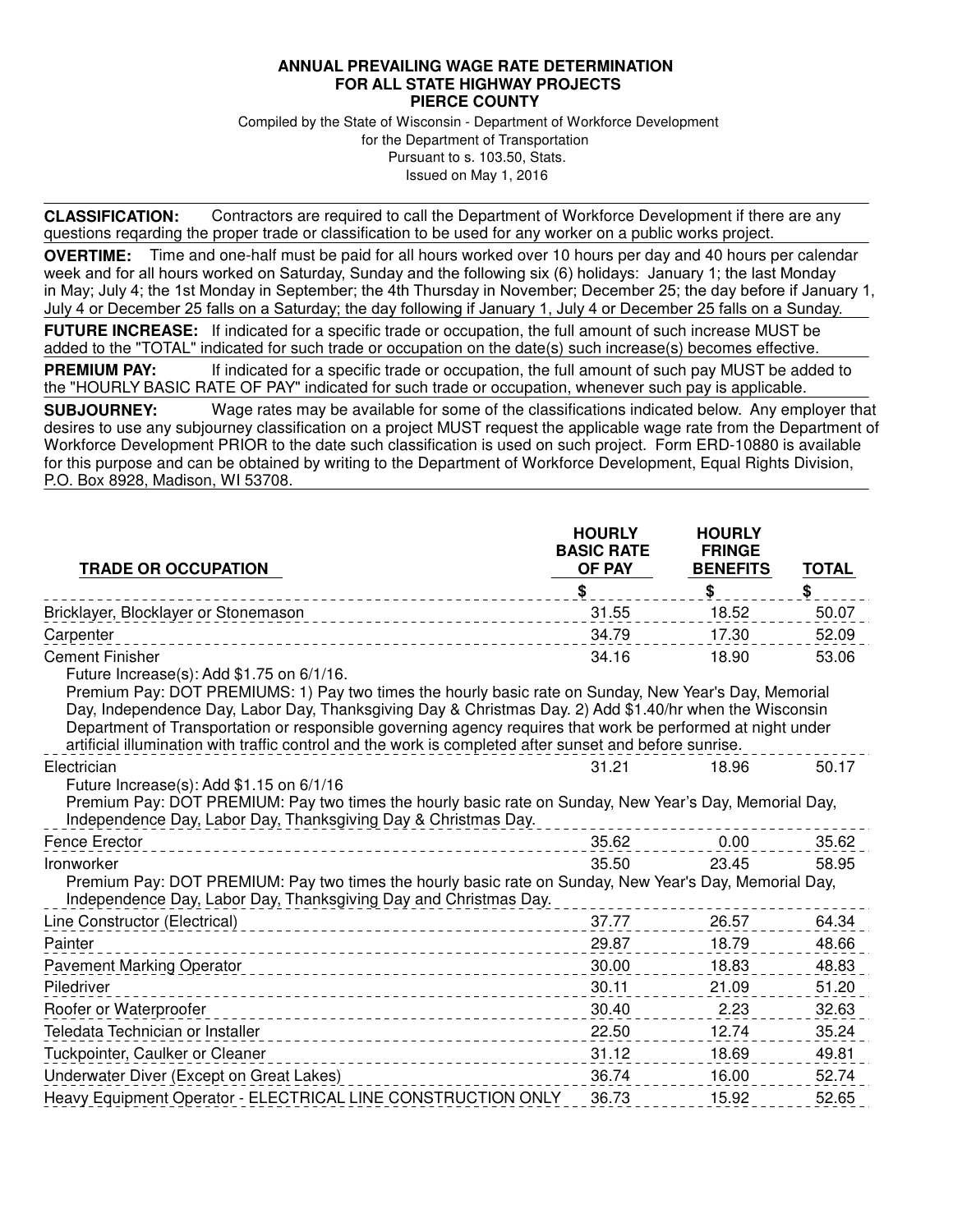| <b>TRADE OR OCCUPATION</b>                                                                                                                                                                                                                                                                                                                                                                                                                                                                                                                                                                                                                                                                                                                                                                                                                                                                                                                                                                                                          | <b>HOURLY</b><br><b>BASIC RATE</b><br>OF PAY | <b>HOURLY</b><br><b>FRINGE</b><br><b>BENEFITS</b> | <b>TOTAL</b> |
|-------------------------------------------------------------------------------------------------------------------------------------------------------------------------------------------------------------------------------------------------------------------------------------------------------------------------------------------------------------------------------------------------------------------------------------------------------------------------------------------------------------------------------------------------------------------------------------------------------------------------------------------------------------------------------------------------------------------------------------------------------------------------------------------------------------------------------------------------------------------------------------------------------------------------------------------------------------------------------------------------------------------------------------|----------------------------------------------|---------------------------------------------------|--------------|
|                                                                                                                                                                                                                                                                                                                                                                                                                                                                                                                                                                                                                                                                                                                                                                                                                                                                                                                                                                                                                                     | \$                                           | \$                                                | \$           |
| Light Equipment Operator - ELECTRICAL LINE CONSTRUCTION ONLY                                                                                                                                                                                                                                                                                                                                                                                                                                                                                                                                                                                                                                                                                                                                                                                                                                                                                                                                                                        | 32.65                                        | 16.12                                             | 48.77        |
| Heavy Truck Driver - ELECTRICAL LINE CONSTRUCTION ONLY                                                                                                                                                                                                                                                                                                                                                                                                                                                                                                                                                                                                                                                                                                                                                                                                                                                                                                                                                                              | 28.57                                        | 13.71                                             | 42.28        |
| Light Truck Driver - ELECTRICAL LINE CONSTRUCTION ONLY                                                                                                                                                                                                                                                                                                                                                                                                                                                                                                                                                                                                                                                                                                                                                                                                                                                                                                                                                                              | 26.53                                        | 13.09                                             | 39.62        |
| Groundman - ELECTRICAL LINE CONSTRUCTION ONLY                                                                                                                                                                                                                                                                                                                                                                                                                                                                                                                                                                                                                                                                                                                                                                                                                                                                                                                                                                                       | 21.75                                        | 12.97                                             | 34.72        |
| <b>TRUCK DRIVERS</b><br>--------------------------                                                                                                                                                                                                                                                                                                                                                                                                                                                                                                                                                                                                                                                                                                                                                                                                                                                                                                                                                                                  |                                              |                                                   |              |
| Single Axle or Two Axle<br>_______________________________                                                                                                                                                                                                                                                                                                                                                                                                                                                                                                                                                                                                                                                                                                                                                                                                                                                                                                                                                                          | 36.72                                        | 21.15                                             | 57.87        |
| Three or More Axle                                                                                                                                                                                                                                                                                                                                                                                                                                                                                                                                                                                                                                                                                                                                                                                                                                                                                                                                                                                                                  | 25.78                                        | 18.96                                             | 44.74        |
| Premium Pay: DOT PREMIUM: Pay two times the hourly basic rate on Sunday, New Year's Day, Memorial Day,<br>Independence Day, Labor Day, Thanksgiving Day & Christmas Day.                                                                                                                                                                                                                                                                                                                                                                                                                                                                                                                                                                                                                                                                                                                                                                                                                                                            |                                              |                                                   |              |
| Articulated, Euclid, Dumptor, Off Road Material Hauler<br>Future Increase(s): Add \$1.30/hr on 6/1/2016; Add \$1.25/hr on 6/1/2017.                                                                                                                                                                                                                                                                                                                                                                                                                                                                                                                                                                                                                                                                                                                                                                                                                                                                                                 | 30.82                                        | 21.85                                             | 52.67        |
| Premium Pay: DOT PREMIUMS: 1) Pay two times the hourly basic rate on Sunday, New Year's Day, Memorial<br>Day, Independence Day, Labor Day, Thanksgiving Day & Christmas Day. 2) Add \$1.50/hr night work premium.<br>See DOT'S website for details about the applicability of this night work premium at:<br>http://wisconsindot.gov/Pages/doing-bus/civil-rights/labornwage/prevailing-wage-compliance.aspx.                                                                                                                                                                                                                                                                                                                                                                                                                                                                                                                                                                                                                       |                                              |                                                   |              |
| <b>Pavement Marking Vehicle</b>                                                                                                                                                                                                                                                                                                                                                                                                                                                                                                                                                                                                                                                                                                                                                                                                                                                                                                                                                                                                     | 23.82                                        | 17.72                                             | 41.54        |
| Shadow or Pilot Vehicle                                                                                                                                                                                                                                                                                                                                                                                                                                                                                                                                                                                                                                                                                                                                                                                                                                                                                                                                                                                                             | 25.28                                        | 18.31                                             | 43.59        |
| <b>Truck Mechanic</b><br>__________________________________                                                                                                                                                                                                                                                                                                                                                                                                                                                                                                                                                                                                                                                                                                                                                                                                                                                                                                                                                                         | 25.28                                        | 18.31                                             | 43.59        |
| <b>LABORERS</b>                                                                                                                                                                                                                                                                                                                                                                                                                                                                                                                                                                                                                                                                                                                                                                                                                                                                                                                                                                                                                     |                                              |                                                   |              |
| General Laborer<br>Future Increase(s): Add \$1.00/hr eff. 06/01/2016; Add \$1.00/hr eff. 06/01/2017<br>Premium Pay: Add \$.10/hr for topman, air tool operator, vibrator or tamper operator (mechanical hand<br>operated), chain saw operator and demolition burning torch laborer; Add \$.15/hr for bituminous worker (raker<br>and luteman), formsetter (curb, sidewalk and pavement) and strike off man; Add \$.20/hr for blaster and<br>powderman; Add \$.25/hr for bottomman; Add \$.35/hr for line and grade specialist; Add \$.45/hr for pipelayer.<br>DOT PREMIUMS: 1) Pay two times the hourly basic rate on Sunday, New Year's Day, Memorial Day,<br>Independence Day, Labor Day, Thanksgiving Day & Christmas Day. 2) Add \$1.25/hr for work on projects<br>involving temporary traffic control setup, for lane and shoulder closures, when work under artificial illumination<br>conditions is necessary as required by the project provisions (including prep time prior to and/or cleanup after<br>such time period). | 30.67                                        | 15.65                                             | 46.32        |
| Asbestos Abatement Worker<br>_________________________________                                                                                                                                                                                                                                                                                                                                                                                                                                                                                                                                                                                                                                                                                                                                                                                                                                                                                                                                                                      | 24.92                                        | 15.12                                             | 40.04        |
| Landscaper<br>Future Increase(s): Add \$1.00/hr eff. 06/01/2016; Add \$1.00/hr eff. 06/01/2017                                                                                                                                                                                                                                                                                                                                                                                                                                                                                                                                                                                                                                                                                                                                                                                                                                                                                                                                      | 30.67                                        | 15.65                                             | 46.32        |
| Premium Pay: DOT PREMIUMS: 1) Pay two times the hourly basic rate on Sunday, New Year's Day, Memorial<br>Day, Independence Day, Labor Day, Thanksgiving Day & Christmas Day. 2) Add \$1.25/hr for work on projects<br>involving temporary traffic control setup, for lane and shoulder closures, when work under artificial illumination<br>conditions is necessary as required by the project provisions (including prep time prior to and/or cleanup after<br>such time period).<br>__________________________                                                                                                                                                                                                                                                                                                                                                                                                                                                                                                                    |                                              |                                                   |              |
| Flagperson or Traffic Control Person<br>Future Increase(s): Add \$1.00/hr eff. 06/01/2016; Add \$1.00/hr eff. 06/01/2017<br>Premium Pay: DOT PREMIUMS: 1) Pay two times the hourly basic rate on Sunday, New Year's Day, Memorial<br>Day, Independence Day, Labor Day, Thanksgiving Day & Christmas Day. 2) Add \$1.25/hr when the Wisconsin                                                                                                                                                                                                                                                                                                                                                                                                                                                                                                                                                                                                                                                                                        | 27.30                                        | 15.65                                             | 42.95        |
| Department of Transportation or responsible governing agency requires that work be performed at night under<br>artificial illumination with traffic control and the work is completed after sunset and before sunrise.                                                                                                                                                                                                                                                                                                                                                                                                                                                                                                                                                                                                                                                                                                                                                                                                              |                                              |                                                   |              |
| Fiber Optic Laborer (Outside, Other Than Concrete Encased)                                                                                                                                                                                                                                                                                                                                                                                                                                                                                                                                                                                                                                                                                                                                                                                                                                                                                                                                                                          | 16.00                                        | 4.93                                              | 20.93        |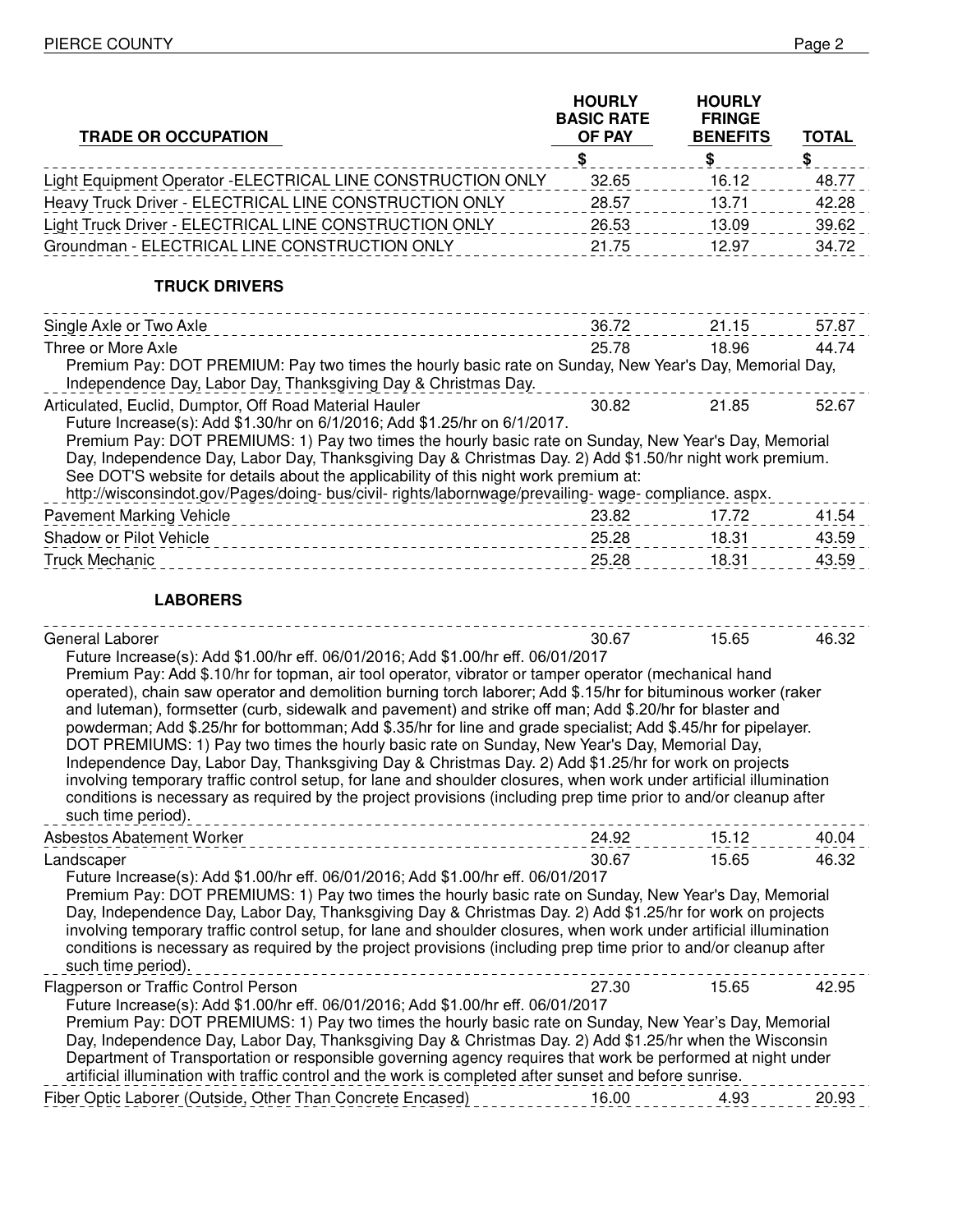| <b>TRADE OR OCCUPATION</b>                                                                                                                                                                                                                                                                                                                                                                                                                                                                                                                                                                                                                                                                                                                                                                                                                                                                                                                                                                                                                                                                                                                                                                                                                                                                                                                                                                                                                                                                                                                                                                                                                                                                                                                                                                                                           | <b>HOURLY</b><br><b>BASIC RATE</b><br>OF PAY | <b>HOURLY</b><br><b>FRINGE</b><br><b>BENEFITS</b> | <b>TOTAL</b> |
|--------------------------------------------------------------------------------------------------------------------------------------------------------------------------------------------------------------------------------------------------------------------------------------------------------------------------------------------------------------------------------------------------------------------------------------------------------------------------------------------------------------------------------------------------------------------------------------------------------------------------------------------------------------------------------------------------------------------------------------------------------------------------------------------------------------------------------------------------------------------------------------------------------------------------------------------------------------------------------------------------------------------------------------------------------------------------------------------------------------------------------------------------------------------------------------------------------------------------------------------------------------------------------------------------------------------------------------------------------------------------------------------------------------------------------------------------------------------------------------------------------------------------------------------------------------------------------------------------------------------------------------------------------------------------------------------------------------------------------------------------------------------------------------------------------------------------------------|----------------------------------------------|---------------------------------------------------|--------------|
| ____________________________                                                                                                                                                                                                                                                                                                                                                                                                                                                                                                                                                                                                                                                                                                                                                                                                                                                                                                                                                                                                                                                                                                                                                                                                                                                                                                                                                                                                                                                                                                                                                                                                                                                                                                                                                                                                         | \$                                           | \$                                                | \$           |
| <b>Railroad Track Laborer</b>                                                                                                                                                                                                                                                                                                                                                                                                                                                                                                                                                                                                                                                                                                                                                                                                                                                                                                                                                                                                                                                                                                                                                                                                                                                                                                                                                                                                                                                                                                                                                                                                                                                                                                                                                                                                        | 15.00                                        | 3.96                                              | 18.96        |
| <b>HEAVY EQUIPMENT OPERATORS</b>                                                                                                                                                                                                                                                                                                                                                                                                                                                                                                                                                                                                                                                                                                                                                                                                                                                                                                                                                                                                                                                                                                                                                                                                                                                                                                                                                                                                                                                                                                                                                                                                                                                                                                                                                                                                     |                                              |                                                   |              |
| Crane, Tower Crane, Pedestal Tower or Derrick, With Boom, Leads &/or Jib<br>Lengths Measuring 176 Ft or Over; Crane, Tower Crane, Pedestal Tower or<br>Derrick, With or Without Attachments, With a Lifting Capacity of Over 100<br>Tons, Self-Erecting Tower Crane With a Lifting Capacity Of Over 4,000 Lbs.,<br>Crane With Boom Dollies; Traveling Crane (Bridge Type).<br>Future Increase(s): Add \$1.30/hr on 6/1/2016; Add \$1.25/hr on 6/1/2017.                                                                                                                                                                                                                                                                                                                                                                                                                                                                                                                                                                                                                                                                                                                                                                                                                                                                                                                                                                                                                                                                                                                                                                                                                                                                                                                                                                              | 38.27                                        | 21.85                                             | 60.12        |
| Premium Pay: DOT PREMIUMS: 1) Pay two times the hourly basic rate on Sunday, New Year's Day, Memorial<br>Day, Independence Day, Labor Day, Thanksgiving Day & Christmas Day. 2) Add \$1.50/hr night work premium.<br>See DOT'S website for details about the applicability of this night work premium at:                                                                                                                                                                                                                                                                                                                                                                                                                                                                                                                                                                                                                                                                                                                                                                                                                                                                                                                                                                                                                                                                                                                                                                                                                                                                                                                                                                                                                                                                                                                            |                                              |                                                   |              |
| http://wisconsindot.gov/Pages/doing-bus/civil-rights/labornwage/prevailing-wage-compliance.aspx.                                                                                                                                                                                                                                                                                                                                                                                                                                                                                                                                                                                                                                                                                                                                                                                                                                                                                                                                                                                                                                                                                                                                                                                                                                                                                                                                                                                                                                                                                                                                                                                                                                                                                                                                     |                                              |                                                   |              |
| Backhoe (Track Type) Having a Mfgr.'s Rated Capacity of 130,000 Lbs. or<br>Over; Caisson Rig; Crane, Tower Crane, Portable Tower, Pedestal Tower or<br>Derrick, With Boom, Leads &/or Jib Lengths Measuring 175 Ft or Under;<br>Crane, Tower Crane, Portable Tower, Pedestal Tower or Derrick, With or<br>Without Attachments, With a Lifting Capacity of 100 Tons or Under,<br>Self-Erecting Tower Crane With A Lifting Capacity Of 4,000 Lbs., & Under;<br>Dredge (NOT Performing Work on the Great Lakes); Licensed Boat Pilot<br>(NOT Performing Work on the Great Lakes); Pile Driver.<br>Future Increase(s): Add \$1.30/hr on 6/1/2016; Add \$1.25/hr on 6/1/2017.                                                                                                                                                                                                                                                                                                                                                                                                                                                                                                                                                                                                                                                                                                                                                                                                                                                                                                                                                                                                                                                                                                                                                             | 37.77                                        | 21.85                                             | 59.62        |
| Premium Pay: DOT PREMIUMS: 1) Pay two times the hourly basic rate on Sunday, New Year's Day, Memorial<br>Day, Independence Day, Labor Day, Thanksgiving Day & Christmas Day. 2) Add \$1.50/hr night work premium.<br>See DOT'S website for details about the applicability of this night work premium at:<br>http://wisconsindot.gov/Pages/doing-bus/civil-rights/labornwage/prevailing-wage-compliance.aspx.                                                                                                                                                                                                                                                                                                                                                                                                                                                                                                                                                                                                                                                                                                                                                                                                                                                                                                                                                                                                                                                                                                                                                                                                                                                                                                                                                                                                                        |                                              |                                                   |              |
| Air Track, Rotary or Percussion Drilling Machine &/or Hammers, Blaster;<br>Asphalt Heater, Planer & Scarifier; Asphalt Milling Machine; Asphalt Screed;<br>Automatic Subgrader (Concrete); Backhoe (Track Type) Having a Mfgr.'s<br>Rated Capacity of Under 130,000 Lbs., Backhoe (Mini, 15,000 Lbs. &<br>Under); Bituminous (Asphalt) Plant & Paver, Screed; Boatmen (NOT<br>Performing Work on the Great Lakes); Boring Machine (Directional,<br>Horizontal or Vertical); Bridge (Bidwell) Paver; Bulldozer or Endloader;<br>Concrete Batch Plant, Batch Hopper; Concrete Breaker (Large, Auto,<br>VIbratory/Sonic, Manual or Remote); Concrete Bump Cutter, Grinder,<br>Planing or Grooving Machine; Concrete Conveyor System; Concrete<br>Laser/Screed; Concrete Paver (Slipform); Concrete Pump, Concrete<br>Conveyor (Rotec or Bidwell Type); Concrete Slipform Placer Curb & Gutter<br>Machine; Concrete Spreader & Distributor; Crane (Carry Deck, Mini) or<br>Truck Mounted Hydraulic Crane (10 Tons or Under); Crane With a Lifting<br>Capacity of 25 Tons or Under; Forestry Equipment, Timbco, Tree Shear, Tub<br>Grinder, Processor; Gradall (Cruz-Aire Type); Grader or Motor Patrol; Grout<br>Pump; Hydro-Blaster (10,000 PSI or Over); Loading Machine (Conveyor);<br>Material or Stack Hoist; Mechanic or Welder; Milling Machine; Post Hole<br>Digger or Driver; Roller (Over 5 Ton); Scraper (Self Propelled or Tractor<br>Drawn) 5 cu yds or More Capacity; Shoulder Widener; Sideboom; Skid Rig;<br>Stabilizing or Concrete Mixer (Self-Propelled or 14S or Over); Straddle<br>Carrier or Travel Lift; Tractor (Scraper, Dozer, Pusher, Loader); Tractor or<br>Truck Mounted Hydraulic Backhoe; Trencher (Wheel Type or Chain Type);<br>Tube Finisher; Tugger (NOT Performing Work on the Great Lakes); Winches | 37.27                                        | 21.85                                             | 59.12        |